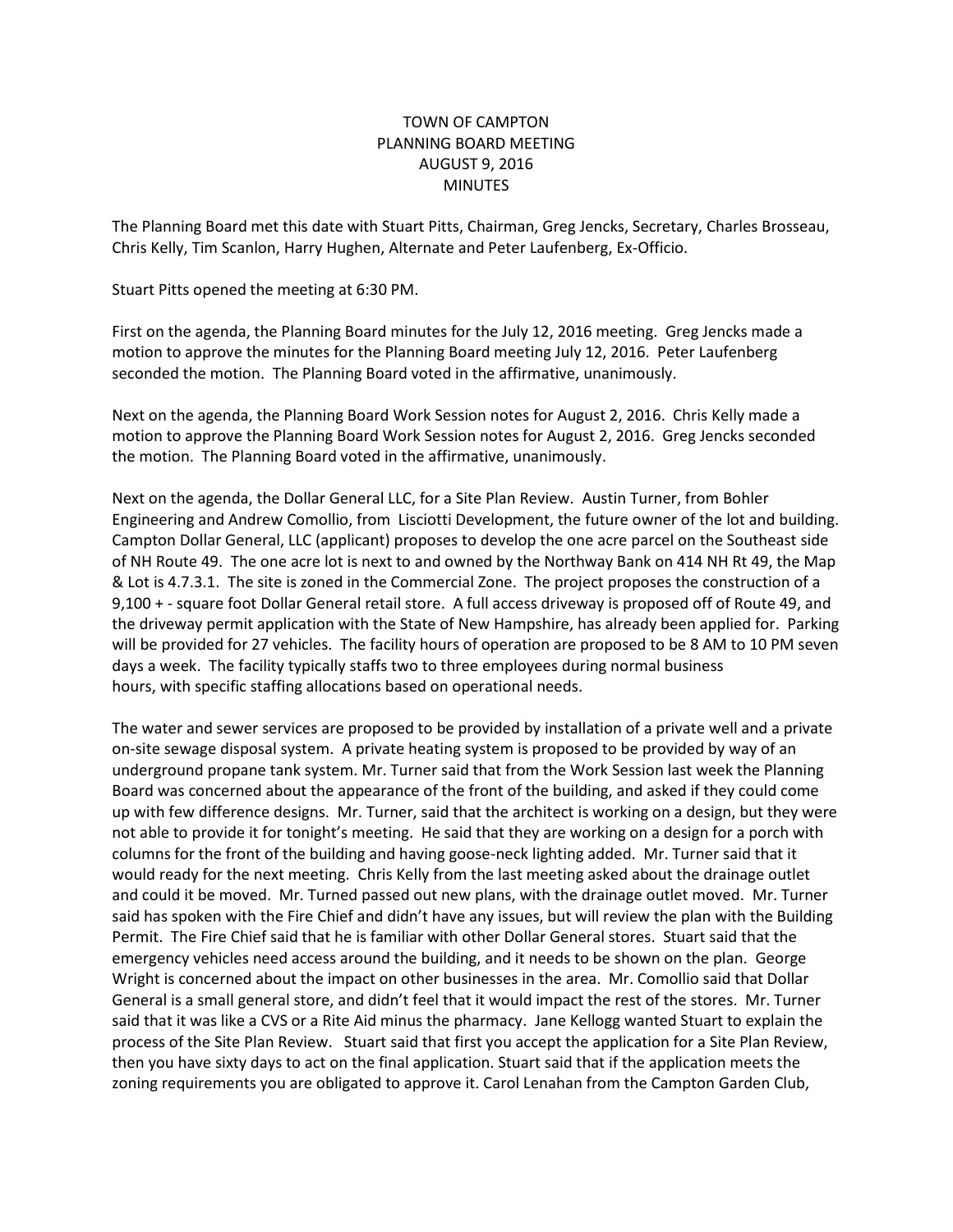## Page 2

said she objected to the look of the building, it looked cheap and dirty. She wanted to know what the front of the building was going to look like. Greg said that Mr. Turner had addressed that at the beginning of the meeting. Mr. Turner said that the architects are working on the plans for the front of the building, and it will ready for the next meeting. Ted Hammond said that he objected to the look of the building, and would like Dollar General to come up with the money to do landscaping and have a better front for the building. Mr. Turner said that they plan to put in low vegetation plants and scrubs in the front of the building by Route 49. Martha Aguiar also did not like the appearance of the building, and wanted to know about the state permits. Mr. Turner said that they have to apply for two state permits for wetland and shoreline protection. Mr. Turner said that, in general, the storm water run-off generated as a result of the project will be collected and treated through a subsurface infiltration bed. He also, said that the proposed storm water management system consists of deep-sump hooded catch basins and a subsurface infiltration bed. Jane Kellogg asked about the subsurface water detention. Mr. Turner said that roof top is a clean water run- off and they are using a deep-sump system which allows things to flow and collects sediment and discharges to groundwater. Jane Kellogg wanted to know if they have a maintenance program for the property. Mr. Comollio said that they do maintenance biannually, or sooner if needed. Mr. Comollio also stated that the last thing they want is a system failure. Jane was also concerned about the store closing and what would happen to the building. Peter Laufenberg asked if Lisciotti Development would be the owner of the building. Mr. Comollio said that Lisciotti Development, the owners of the building, would be heavily motivated to put another business in the building, if Dollar General failed. Peter said that Dollar General must be pretty confident that this is a viable site. Peter asked about the cost of the development of the Dollar General project. Mr. Comollio said that Dollar General LLC is considered a solid company, the cost of the project would be one and half to two million dollars. Wayne Charron asked about truck deliveries. Mr. Turner said that one delivery truck per week, and couple of small vendor trucks once a week. The trucks load on and off the site.

Mr. Turner said that last week, Chris Kelly asked about extending the parking to connect to the Northway Bank lot. He said that the Northway Bank does not want to connect the parking lots. Peter Laufenberg asked about the signage, and what they were going to look like. Mr. Turner said that they are allowed 32 square feet , and they put one on the building and one out by the road. They would be the standard Dollar General sign. They have a copy of the sign ordinance, and the signs are shielded for the dark sky regulations. Martha Aguiar said that in her opinion, that this was not a good location for the Dollar General store. Stuart Pitts said that there are limited commercial lots in Campton.

Stuart asked if anyone had any more questions or comments. Stuart called for a vote to accept the Application for Dollar General LLC.

Charles Brosseau made a motion to accept the Site Plan Review application for Dollar General LLC. Tim Scanlon seconded the motion. The Planning Board voted to accept the Site Plan Review application for Dollar General LLC.

Greg Jencks made a motion for Dollar General LLC to be continued to next month. Peter Laufenberg seconded the motion. The Planning Board voted for the Dollar General Site Plan Review to be continued until next month. The Work Session will be September  $6<sup>th</sup>$  and the meeting will be September 13<sup>th</sup>